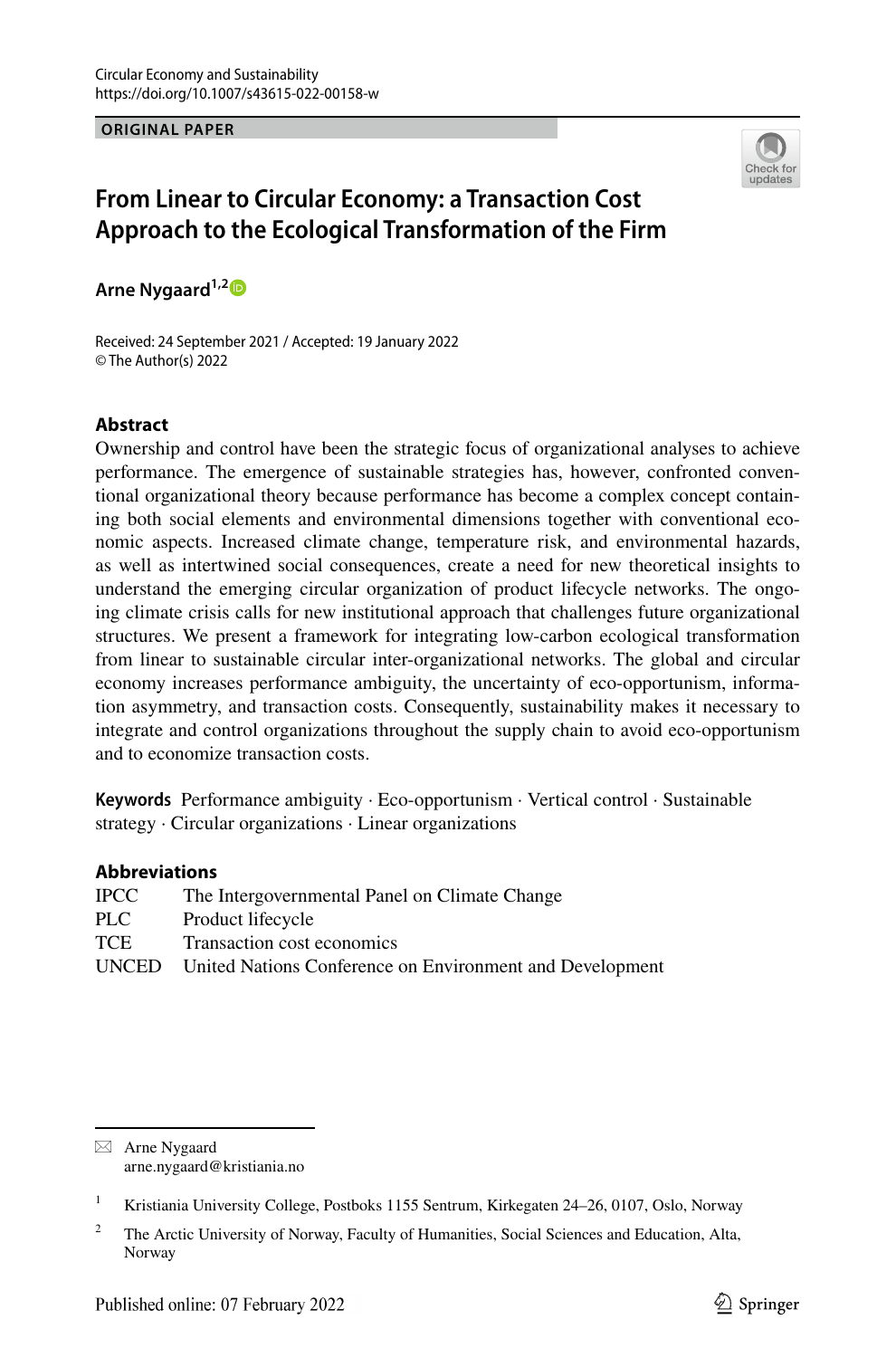### **Introduction**

Sustainability fuels the risk of eco-opportunism that increases the level of transaction costs in supply chains. Thus, sustainability is a serious organizational challenge in complex and global distribution systems. However, the corporate sector provides the essential entrepreneurial tools for sustainable change. Management must encourage, nurture, and safeguard sustainable development while economizing transaction costs. Failure to facilitate efective organizational structures will undermine long-term sustainable economic growth. We need to acquire more insight into how organizations can promote institutional change to support sustainable growth. Transaction cost economics (TCE) offers perspectives on the relationship between the assessment of sustainability and inter-organizational design. The evaluation of sustainable institutions cannot be isolated to a single transaction but includes the network of dyadic formations responsible for the product lifecycle (PLC) in the new circular economy [[1](#page-14-0), [2](#page-14-1)]. A product lifecycle–institutional structure therefore requires interorganizational management from the exploration, development, and production of raw materials to the post-consumption reverse-distribution operation, primarily of unsold products, and product recirculation. Consequently, the organization of sustainability requires an inter-organizational nexus of contracts approach to product lifecycle management capable of assessing the performance of the entire life of a product [\[3\]](#page-14-2). Evaluation of sustainability requires that frms document, control, and monitor operations throughout the exploration and production process and along the supply chain. The extent of monitoring of distribution systems therefore exceeds intra-organizational and inter-organizational transactions in an increasingly growing and complex global business environment. However, monitoring is grounded in the contract to control the product or service functions, often in an international multi-agency network context. One example of the emerging network approach is the sportswear industry, which responded to the Greenpeace "Detox Challenge" aimed at Nike and Adidas operations in third-world countries. The campaign stopped their worldwide network contractors dumping toxic chemicals into waterways. Sustainability management that safeguards the network of frms against such eco-opportunism requires an extended level of analysis that moves from the isolated dyadic approach rooted in the classic TCE analyses of transactions to the level of network of transactions within the system of multiple economic agents (see Table [1\)](#page-2-0). Consequently, the theoretical focus on dyadic analyses must be supported by macro-level aspects of product lifecycle network (PLC network) analyses in the light of the coming evolution of sustainability.

## **Sustainable Management**

Sustainable performance is a complex three-dimensional concept leading to an ambiguous evaluation of performance. Performance ambiguity produces difcult and costly performance evaluation [\[4\]](#page-14-3). Consequently, sustainable performance evaluation increases costs to reveal the true value of inter-organizational exchange [[5\]](#page-14-4). Sustainability not only expands performance ambiguity of the inter-organizational dyad but also increases performance ambiguity throughout the product lifecycle system in supply chains. However, received TCE theory is the framework in which to defne, monitor, and enforce contracts [[6,](#page-14-5) [7\]](#page-14-6). This is a profound reasoning behind mainstream management theory, economic exchange, and strategic change. Still, management literature presents diferent options for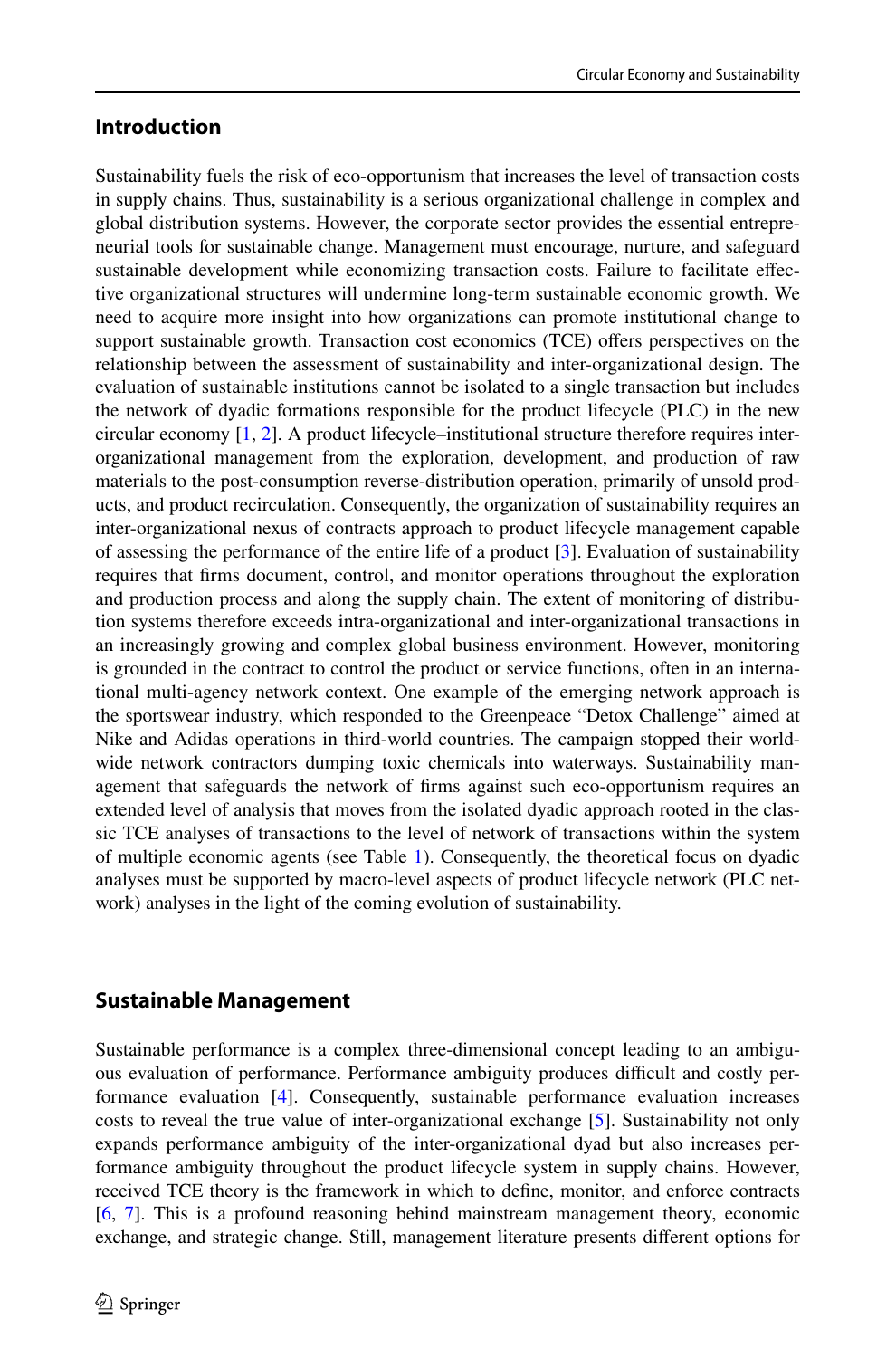| lifecycle network<br>consumed<br>incurred by dyadic conditions of<br>opportunism because of isolated<br>can affect, for example, the third<br>cumulative phases of the PLC.<br>sum game conditions between<br>Network partner-opportunism<br>bilateral dyadic partners in an<br>Classic opportunism Conditions isolated to the null-<br>or fifth PLC network partner<br>Lifecycle transaction costs<br>exchange relationship<br>Eco-opportunism<br>Circular model<br>Linear model |                                                                                                                            |                                                                                                                                                                                                                                                                                                                                       |
|-----------------------------------------------------------------------------------------------------------------------------------------------------------------------------------------------------------------------------------------------------------------------------------------------------------------------------------------------------------------------------------------------------------------------------------------------------------------------------------|----------------------------------------------------------------------------------------------------------------------------|---------------------------------------------------------------------------------------------------------------------------------------------------------------------------------------------------------------------------------------------------------------------------------------------------------------------------------------|
|                                                                                                                                                                                                                                                                                                                                                                                                                                                                                   | Dyadic level in one phase of exchange throughout the Linear economy:<br>vertical chain that finally ends when products are | erism leads to the development of<br>"Take, Make, Use Dispose," which<br>toward the consumers. Consum-<br>products that finally wind up in<br>follows the line of industrial<br>vertical chains downstream<br>landfills or incinerators                                                                                               |
| bilateral partner                                                                                                                                                                                                                                                                                                                                                                                                                                                                 | Nexus of contracts throughout the circular product<br>and not necessarily the dyadic                                       | be returned into the PLC, whether<br>organisms: as in organic systems,<br>companies' process nutrients can<br>understanding of production and<br>A framework that imports insights<br>market systems. Production and<br>distribution should work like<br>from living systems into the<br>biological or technical<br>Circular economy: |

<span id="page-2-0"></span>Table 1 Eco-opportunism of circular economy versus the classic form of opportunism in economics **Table 1** Eco-opportunism of circular economy versus the classic form of opportunism in economics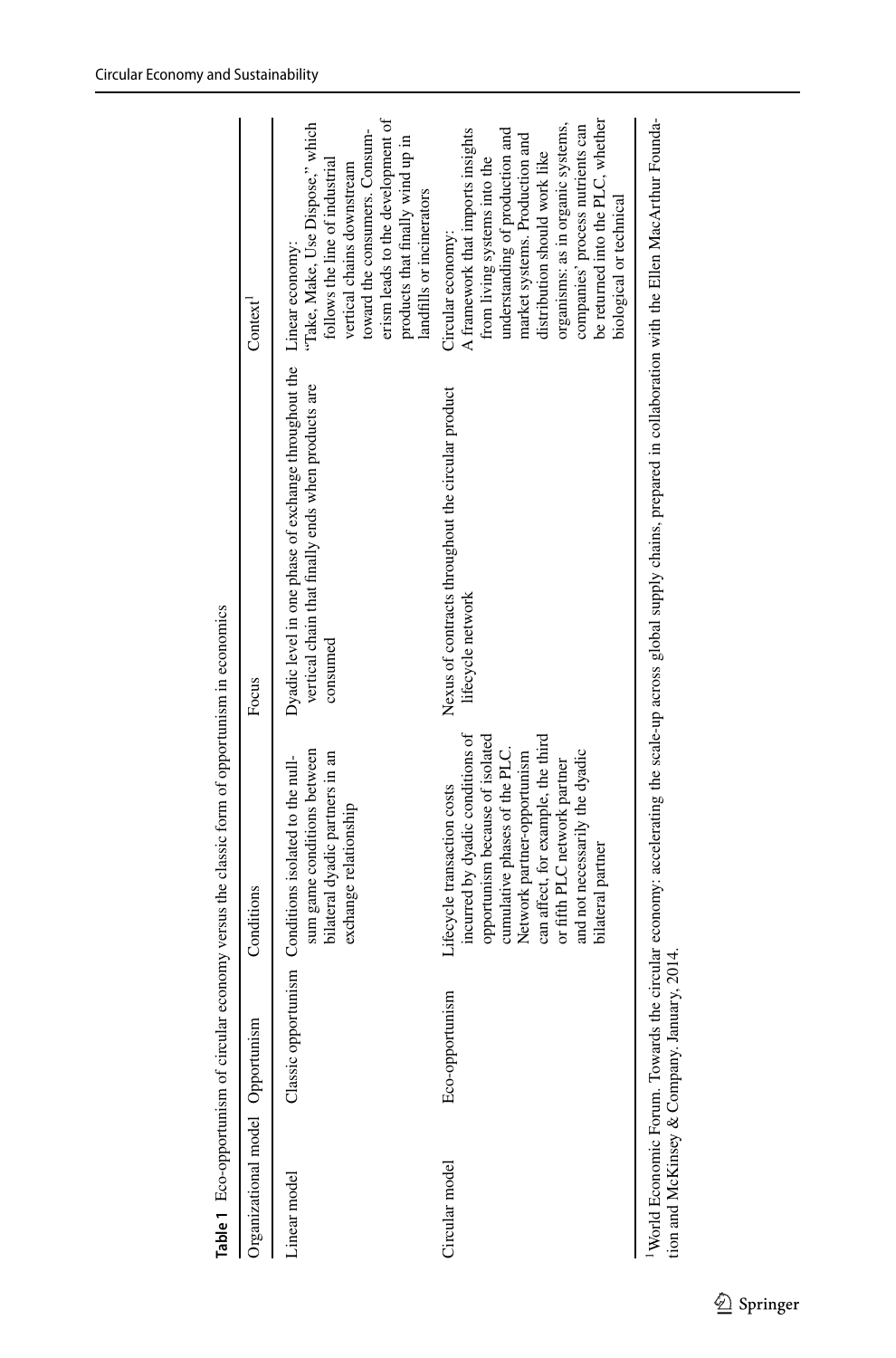inter-organizational structures, such as franchising (the right to represent another company and brand), sales agency (the right to represent a company), or salespersons (transferring ownership of an item), to operate in the market. Thus, the traditional level of dyadic analysis avoids potential harmful eco-opportunism and the subsequent transaction costs to safeguard the interests of all parties within the product lifecycle network — consumers, stakeholders, and society in general. Received TCE theory illustrates the normative interests of the frm that might have the right to harm the environment through agent-contracts with eco-opportunistic operations. The waste markets in the computer industry lead to hazardous and dangerous recycling processes, e.g., in West Africa. Oil spill from oil exploration, development, and production along the Niger delta is another example. Increased global warming intensifes the problem of incomplete contracts among the various parties within the product lifecycle network. The new era of environmental protectionism constraints contracts and brings new contextual aspects to its theoretical ofspring. Therefore, transaction cost theory must support a dyadic level of analysis with a network approach that includes combined elements of ecological, social, and fnancial performance. Antecedents such as cultural, political, and legal constraints add transaction costs to the PLC network. Sustainability creates performance ambiguity, both dyadic and within the entire network of organizations. Sustainability extends the level of asymmetric information in global supply chains and production systems, as the sustainable quality of products is difficult and costly to evaluate. Standardized sustainable quality through "green" brands introduces information asymmetry to the market. Without institutional frameworks that safeguard sustainability to consumers in the marketplace, markets for sustainable products will deteriorate into markets for "lemons" because consumers can no longer separate sustainable from unsustainable production [[8](#page-14-7)]. The complexity of performance measurement leads to costs of evaluating the real efort in the overall product lifecycle system. Business strategy argues that outcome performance can indicate eforts whenever it is less costly to observe and evaluate. This explains, for instance, the application of sales-based monitoring systems in franchising [\[9\]](#page-14-8). However, sustainability breaks down the observability of both behavior-based hierarchical monitoring systems and outcome-performance monitoring systems.

TCE defnes a hierarchical market as two ends of the governance continuum [\[10\]](#page-14-9). A hierarchical system is any form of centralized decision-making, organizational control, and monitoring systems to infuence agent behavior. Sustainable management operates market-based frameworks such as quota systems (i.e., green certificates or  $CO<sub>2</sub>$  quotas, taxes, or transferable permits). One important market-based approach is emissions trading, for instance, the European Union Emission Trading Scheme. Markets might promote solutions to environmental problems if it would be possible to internalize the negative costs of pollution or  $CO<sub>2</sub>$  emission. When regulation of pollution to protect the environment changes the relationships between the polluting companies, it also triggers innovative processes to scale up the development of low-carbon technology to reduce the costs of pollution reduction [\[11\]](#page-14-10). Contracts defned through environmental regulations transfer costs to the polluter along with entrepreneurial incentives to innovate new technology. Also, countries that respond to environmental challenges by defning regulations gain a frst-mover advantage because industry, rather than using incremental and linear product diferentiation, will innovate to become cost leaders. In markets where it is cheap to pollute, industry will continue to diferentiate instead of innovating. Furthermore, some of the most important countries in the world regarding biodiversity, eco-systems, and vulnerable environmental aspects are also among the most corrupt and probably disposed to eco-opportunism. For instance, important rainforest countries, i.e., Congo and Brazil, also have signifcant crime and serious corruption problems.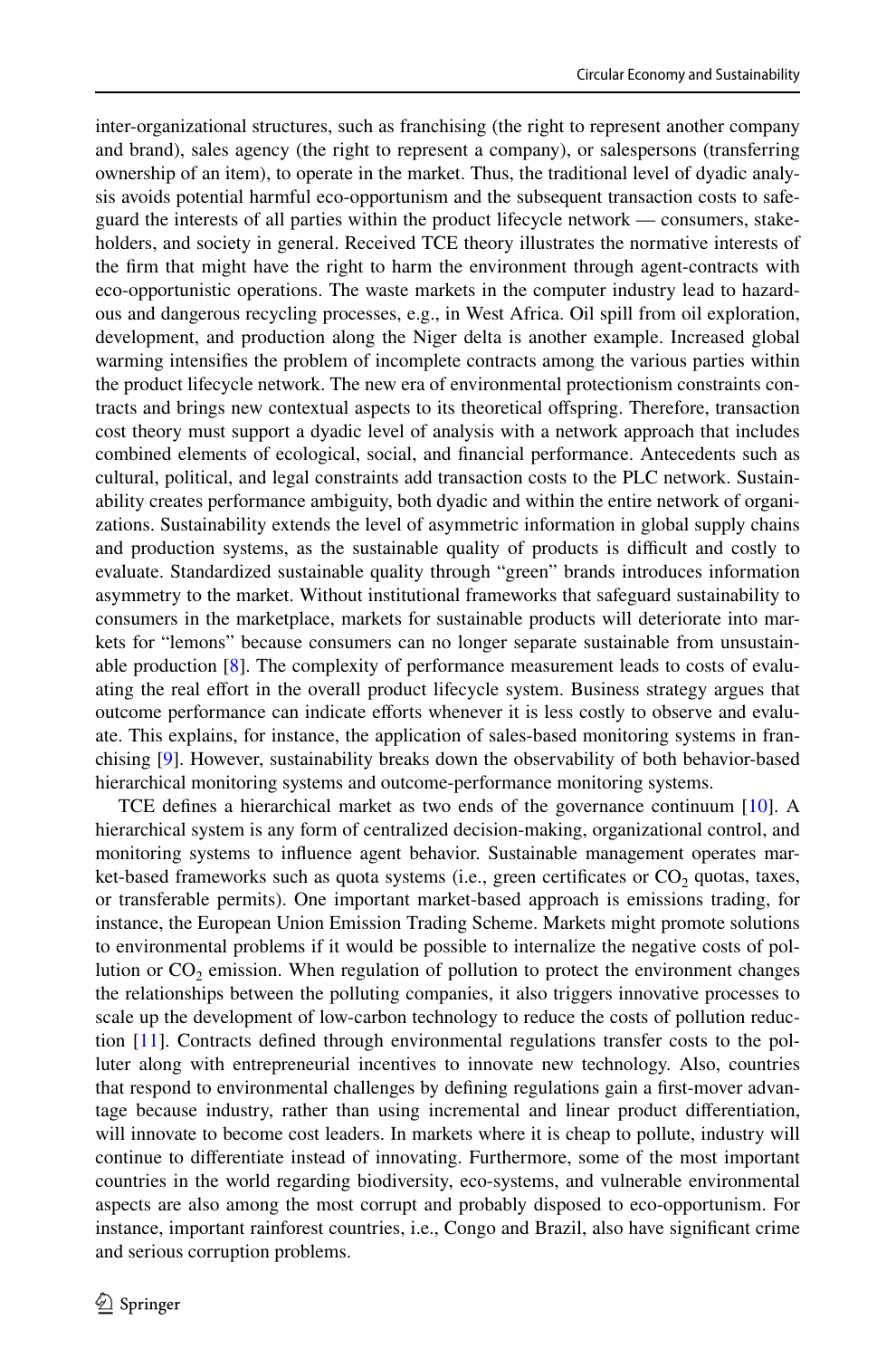## **Organization for Sustainability**

The development of global markets cuts switching costs and provides rich information to buyers and sellers. Consequently, the new era of global markets reduces potential opportunism and transaction costs and facilitates economic performance. Sustainability, however, in the light of eco-opportunism combined with information impactedness (Table [1](#page-2-0)) would encourage more monitoring, contractual relationships, and integration. The product lifecycle perspective to achieve sustainability supports the dyadic forms of traditional opportunism with a new formula of "eco-opportunism": the combined ecological, social, and fnancial "self-interest-seeking behavior with guile" [\[10\]](#page-14-9). We extend the opportunism concept to include hidden actions and information to breach fnancial, social, and ecological dimensions of the product lifecycle network of contracts (Table [1\)](#page-2-0).

## **From Opportunism to Eco‑opportunism**

The dyadic level of analysis is a necessary but not sufficient condition for sustainable management. The dyadic concept incorporates the potential exploitation of asymmetrical information within the bilateral system. Opportunism represents the calculated behavior behind hidden information. The classic concept of opportunism includes eforts to deceive the other party to the transaction (Table [1\)](#page-2-0). In the conventional TCE model, we assume that more opportunism is involved in transactions under more complex conditions. Opportunism refects conficts of interests between parties in the relationship, and while opportunism relates to dyadic relationships, eco-opportunism relates to all information asymmetry within the entire product lifecycle network of economic agents (Table [1](#page-2-0)). Eco-opportunism comprises double-sided moral hazards in the overall product lifecycle system [\[12\]](#page-14-11) and relates not only to the single dimension of economic performance but also includes indices into a three-dimensional sustainability concept. The complexity of the threefold sustainability concept produces information asymmetry and encourages the development of the eco-opportunism.

### **Transaction Costs of Eco‑opportunism**

The classic TCE model proposes that transaction costs following potential bilateral opportunism affect performance ex post. The survival of the most efficient institutional structures indicates that contracts afect transaction costs and performance [[13](#page-14-12)]. Consequently, the dyadic contract nurtures the long-time survival of the product lifecycle–institutional structure. The costs of alternative inter-organizational structures afect performance [\[14\]](#page-14-13). The economic interests of the principal are manifested in the inter-organizational design and ex post performance [\[15\]](#page-14-14). Sustainability, however, is connecting the overall economic interests of all parties along the product lifecycle–institutional structure in a supply chain and production system (Table [1](#page-2-0))  $[16]$ . Eco-opportunism therefore affects both levels of analysis and the conventional dimensions of transaction costs [\[17\]](#page-14-16). So, long-term survival is no longer solely a question of the economic organization that produces fnancial performance but requires that the product lifecycle–institutional structure includes measurable sustainable performance. Figure [1](#page-5-0) illustrates that eco-opportunism increases potential transaction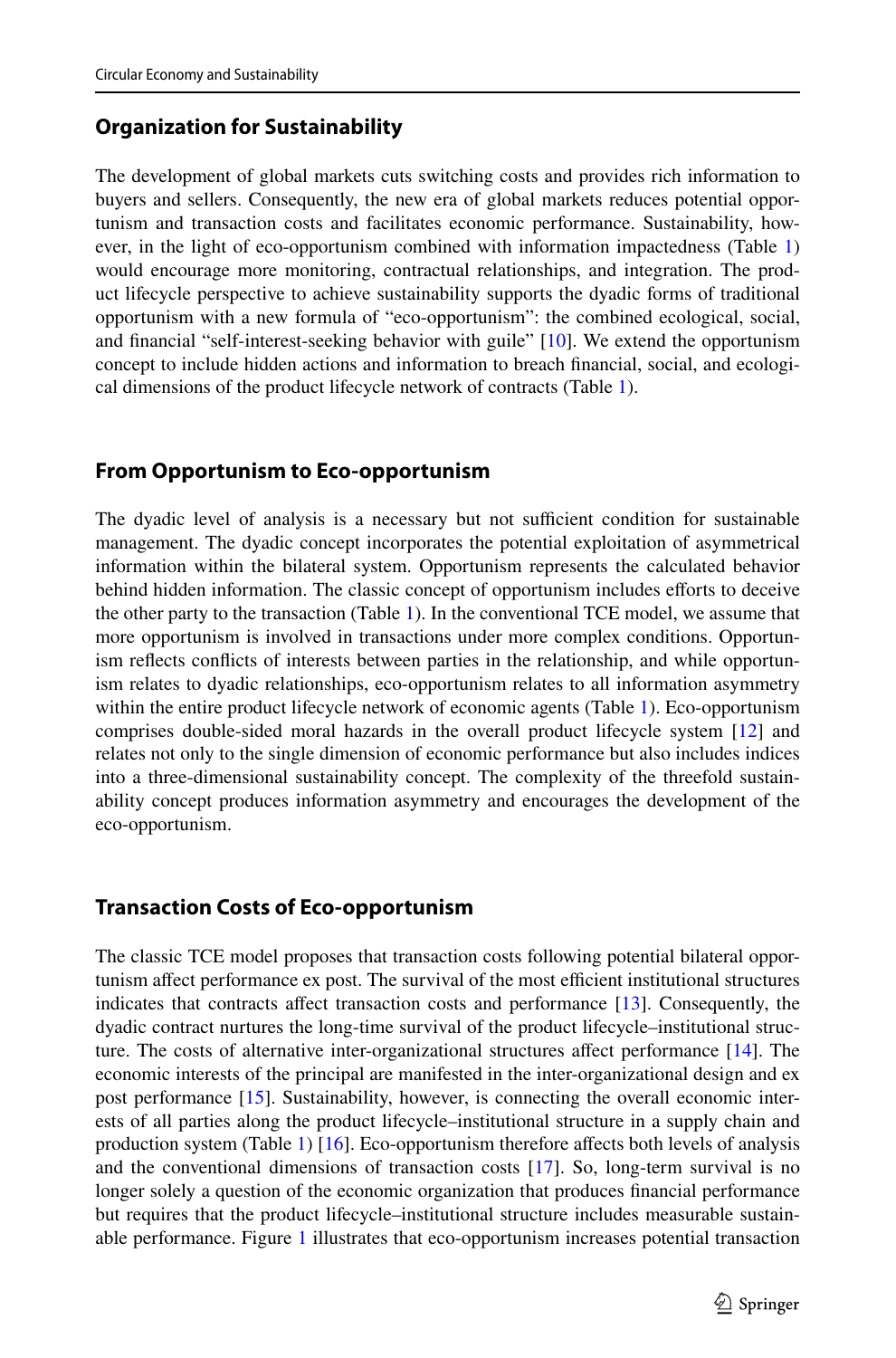<span id="page-5-0"></span>

costs substantially when the network of multiple organizations in a supply chain must coordinate transactions to achieve circularity. A circular economy, for instance, farm-to-fork, is complex, difcult to control and costly to coordinate, and conventional linear management hesitates to change [\[18\]](#page-14-17). Transaction costs such as bargaining, monitoring, maladaptation, free-riding, and shirking costs are important problems that the green transition to a circular economy must face in supply chains. A circular organization of transactions that involve all organizations in a supply chain results in higher transaction costs to safeguard sustainability (Fig. [1](#page-5-0)). The linear organization, however, protects the interests only of the two parties in a transaction with little or no attention to social or environmental aspects.

## **Uncertainty**

Reacting to the Intergovernmental Panel on Climate Change, IPCC, "climate-related risks involve decision-making in a changing world, with continuing uncertainty about the severity and timing of climate-change impacts and with limits to the efectiveness of adaptation" [[19](#page-14-18)]. The driving force in the process that develops transaction costs is the "horizon of opportunism" [\[10\]](#page-14-9), which is infuenced by external uncertainty in the business environment. The architecture of the product lifecycle–institutional structure should protect the organizational network in a supply chain against such hidden and costly "self-interest-seek-ing behavior" in the system [[10](#page-14-9)]. The ownership to the "product" will however accumulate all external costs related to its lifecycle in the hands of the principal. Not only will  $CO<sub>2</sub>$ emissions, pollution, and social dimensions accumulate costs related to the production, but the sustainability concept will also afect the costs of opportunism at all stages of the product lifecycle process. The behavioral uncertainty is not connected only to the inter-frm relationship but also to the entire network. Sustainable management directs a strong focus on the sustainable uncertainty provided by the stakeholder groups surrounding the product lifecycle network. A myriad of interest groups engages in various aspects of the product lifecycle, and the product lifecycle–institutional structure must evaluate the potential risk they present. The defensive approach to see only the framework presented by the local legal system is no longer sustainable. Contractors or sub-contractors are strong contributors to the supply chain structure, but they may have private interests in a complex world of free markets. The Nestle "horsemeat" scandal in 2013 showed that intermediate markets within the product lifecycle–institutional structure could be invaded by opportunistic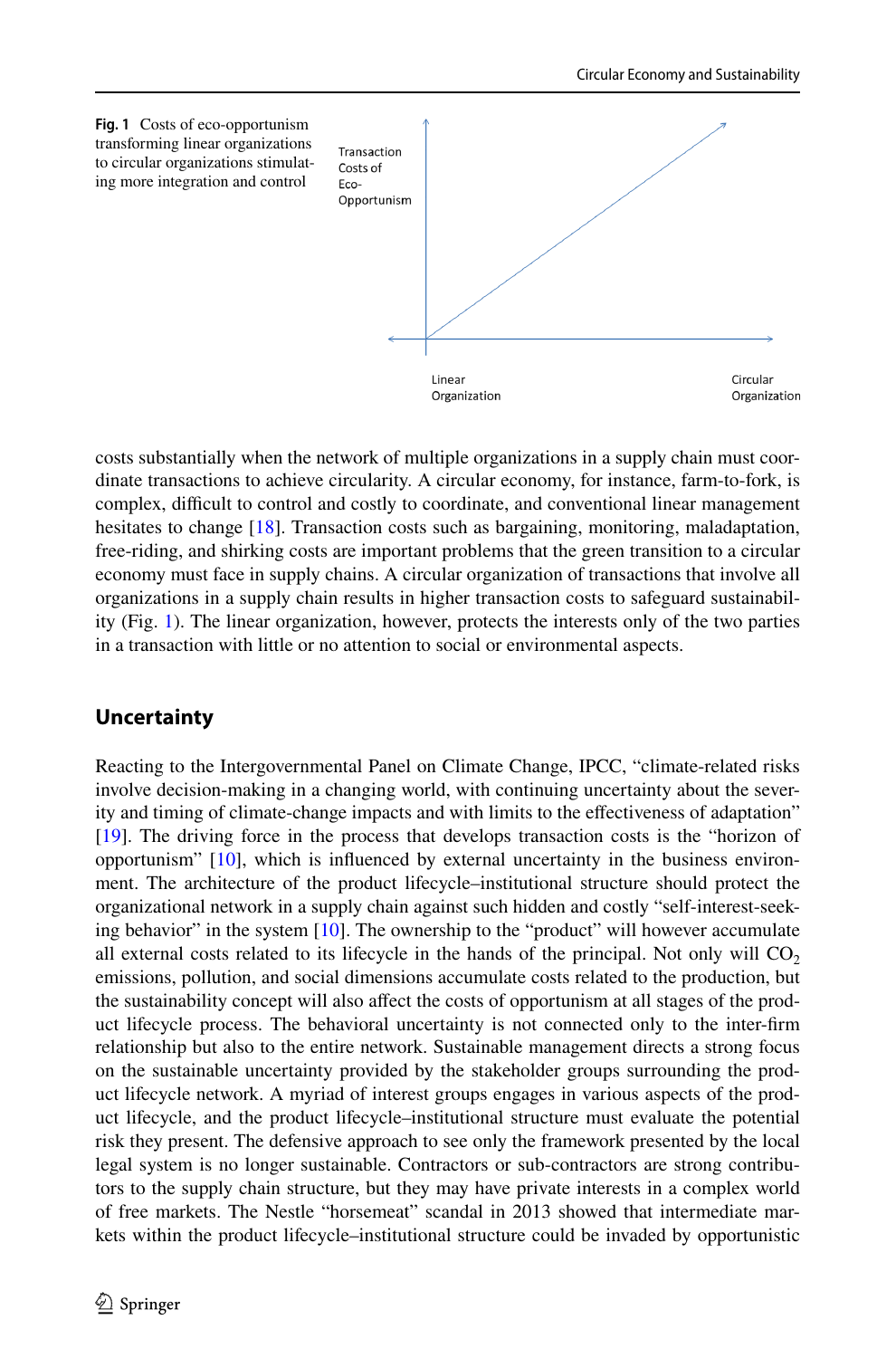activity operating within the production under the Nestle brand that imposed transaction costs on frms at the other end of the institutional distribution network system. H&M, Gap, and Adidas were focused on because of worker rights in production frms in Cambodia. In 2013, a building collapsed in Bangladesh, killing more than 1100 people inside who were producing clothes for eco-certifed brands such as Tesco, Walmart, and Benetton. Established brands and frms are no longer hidden from the transaction costs of eco-opportunism by contractors, sub-contractors, or distant partners at the other end of their global institutional network.

## **Theoretical Implications**

The organization of sustainability of operations and transactions in a product lifecycle system is related to the ability to monitor and evaluate performance and to determine the true value of the objects of exchange [\[20\]](#page-14-19). Sustainability is a complex performance concept and is therefore costly to evaluate because of its multidimensionality and the technologies involved. When a company rewards sustainability performance and punishes poor sustainability, TCE theory provides some analytical implications. As the performance ambiguity of sustainability outcomes becomes more difcult to evaluate, markets fail because transaction costs exceed the costs of bureaucratic solutions [\[10\]](#page-14-9). Transaction cost theory therefore suggests that the complexity of performance evaluation leads to increased transaction costs and thus more inter-organizational control [\[21\]](#page-14-20). Previous empirical research has revealed that as unobservable or un-measurable non-sales activities become important, frms choose to integrate their operations [\[22\]](#page-14-21). Therefore, sustainable performance leads to greater integration of the partnerships in the supply chains [[23](#page-14-22)].

### **Market Failures, Eco‑specifc Assets, and Natural Resources**

Historically, market failures due to resource scarcity combined with specifc investments have encouraged vertical control and integration. The "Seven Sisters" that controlled 85% of the oil market prior to the 1973 oil crisis were all vertically integrated [\[24,](#page-15-0) [25](#page-15-1)]. Climate change will, however, continue to produce market failures that challenge the conventional organizational structure within the product lifecycle. Climate change produces market failures and jeopardizes specifc investments that frms need to safeguard.

Linear business models are often focused on activities downstream toward the consumers. The conventional motivation is the fnal transaction between the business and its consumers, and the conventional business model reflects a linear process in the supply chain toward consumption that ends in junkyards or ovens. It refects frms as a coalition of vertical organizational interests bringing products from producer to consumer. The linear model has been described as a "marketing channel"  $[26]$  $[26]$  $[26]$ , or a network  $[27]$  $[27]$  $[27]$  where organization related to post-consumption has not been a strategic issue for frms. The conversion from linear to circular institutional structures is evident in the electricity power industry, as we can see in Table [2.](#page-7-0) Electricity companies' conversion to a circular economy is refected in the fuel mix between coal (non-renewable) and renewable energy sources such as hydro, wind, solar, or other circular energy sources. Enel SPA, one of the top circular electricity generation companies, has 33% of its total fuel as renewable, while another large electricity company, RWE AG, is fueled 61% by coal, and Dominion Resource Inc. produces only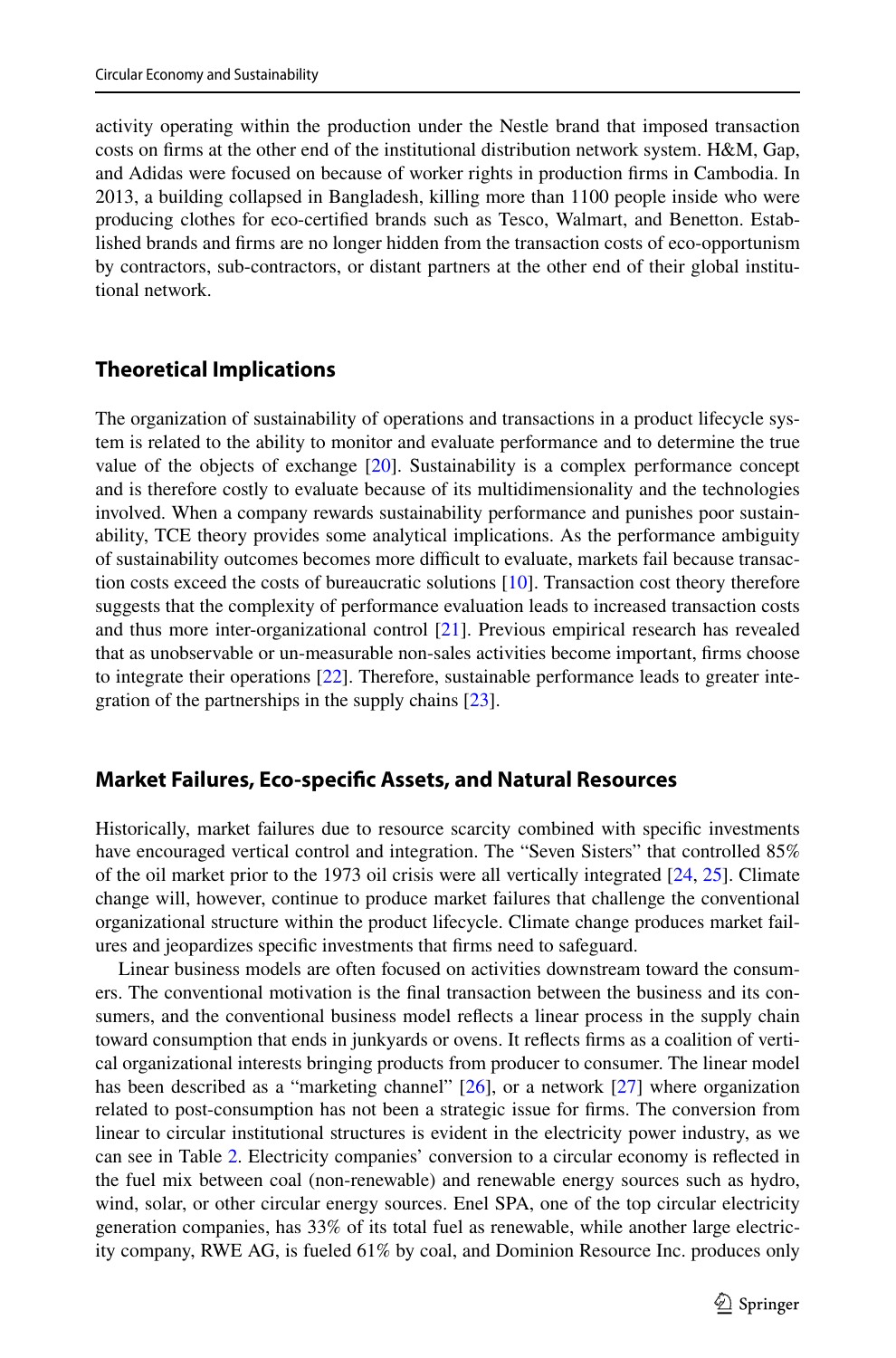<span id="page-7-0"></span>

| <b>Table 2</b> The percentage of<br>renewable energy (circularity)<br>and coal (linearity) of nine<br>of the largest international<br>power-producing companies | Electric power company  | Circular (renew-<br>able) percentage* | Linear (coal)<br>percentage | Other $**$ |
|-----------------------------------------------------------------------------------------------------------------------------------------------------------------|-------------------------|---------------------------------------|-----------------------------|------------|
|                                                                                                                                                                 | Enel SpA                | 33                                    | 29                          | 38         |
| 31.12.2014 <sup>1</sup>                                                                                                                                         | <b>SSEPLC</b>           | 19                                    | 56                          | 24         |
|                                                                                                                                                                 | <b>GDF</b> Suez         | 18                                    | 22                          | 59         |
|                                                                                                                                                                 | NextEra, Inc.           | 17                                    | 4                           | 80         |
|                                                                                                                                                                 | <b>E.ON SE</b>          | 12                                    | 32                          | 56         |
|                                                                                                                                                                 | Electricite de France   | 11                                    | 9                           | 80         |
|                                                                                                                                                                 | Duke Energy Corp        | 9                                     | 40                          | 52         |
|                                                                                                                                                                 | <b>RWE AG</b>           | 6                                     | 61                          | 32         |
|                                                                                                                                                                 | Dominion Resources Inc. | 3                                     | 26                          | 71         |

<sup>1</sup>Norges Bank 2014 Responsible Investment Government Pension Fund Global report, p. 61.

\*Includes, among others, water, solar, geothermal, and wind power.

\*\*Includes, among others, nuclear, and oil- and gas-based power generation.

3% renewable energy. Like the tobacco industry 50 years before, the electricity generation industry is forced by stakeholders and investors to change their business models from linear to circular organizational structures. For example, institutional investors, such as the world's largest investment fund The Government Pension Fund of Norway, have now decided to move away from coal, and the second largest investment fund in the USA, The California State Teachers Retirement System, has started to evaluate the same.

Another example of circular strategy is McDonalds, which fuels its trucks with its own cooking oil. Unilever is committed to changing from a linear to a circular organization and intends to "reduce environment footprint and increase positive social impact" and to "dou-ble sales and increase long-term profit" [[28](#page-15-4)].

The circular economy is a concept imported from life sciences further to understand production and market systems in an organizational network. The core idea is that business systems imitate organic mechanisms in nature [[29](#page-15-5)]. The circular organizational model is technically prepared and designed to exploit waste produced during the PLC and incorporate it back into the value chain. Biological waste should be cultivated to circulate it back into the environment. The other dimension of a circular organizational model involves the technical components. Technical components, metals, and toxic or other recyclable elements should be prepared to re-enter the production and distribution system. New regulations in the EU hold the car and electronics companies accountable for the lifecycle of their products. Furthermore, by removing biological and technical components (e.g., minerals), it is also possible to eliminate the risk of toxic elements arising from the product lifecycle.

#### **Toward an Ecological Theory of the Firm**

We argue that only a one-dimensional dyadic perspective will marginalize the future relevance of transaction cost theory. The traditional concepts of the received theory must be brought into an ecological context to explain the current development of future institutional structures. Sustainability causes new forms of market failures as well as market contexts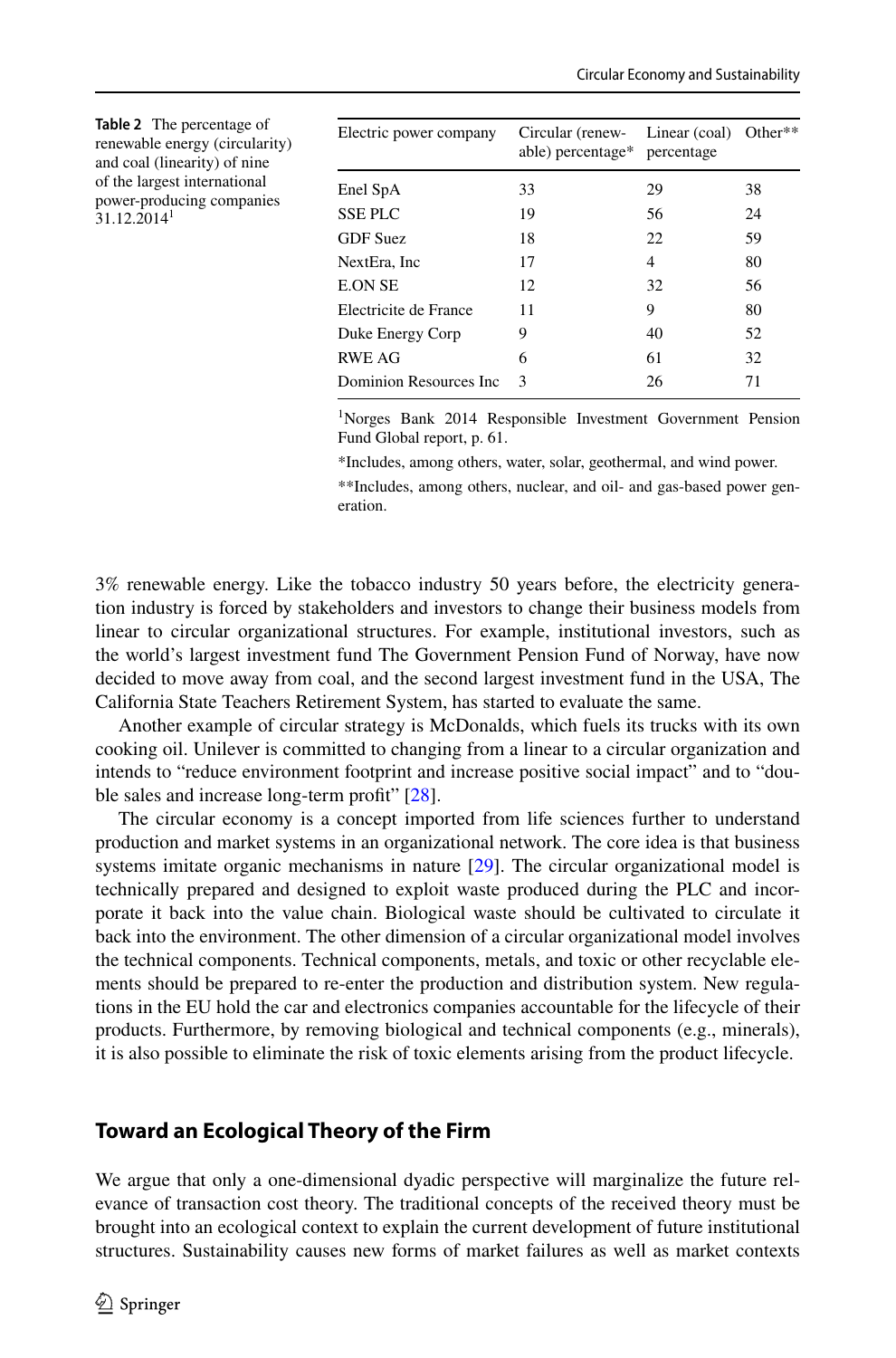based on social and environmental dimensions. A vital new approach adds two essential aspects to received theory: (1) a macro product lifecycle level of strategic analysis of institutional networks, and (2) a triple dimensional performance concept that includes economic, ecological, and social elements. Based on this understanding of the new context, we develop seven propositions that frame some relevant empirical eforts for strategic analysis based on transaction cost theory as portrayed in Fig. [2.](#page-8-0)

## **Sustainability and Performance Ambiguity**

We propose that the multidimensional concept of sustainability increases the level of performance ambiguity, which is the difficult and complex measurement of exchange in question [\[5,](#page-14-4) [30](#page-15-6)]. Despite formidable work to measure and analyze sustainable development, the three basic dimensions of economic, environmental, and social conditions have been criticized [\[31\]](#page-15-7). Sustainable strategies relate to the triple bottom-line performance of ecological, social, and economic dimensions that together produce a vague and complex concept [[32](#page-15-8)]. To systematically fnd and apply adequate information to assess sustainable strategies is



<span id="page-8-0"></span>**Fig. 2** The ecological theory of organizing the transition from linear to circular economy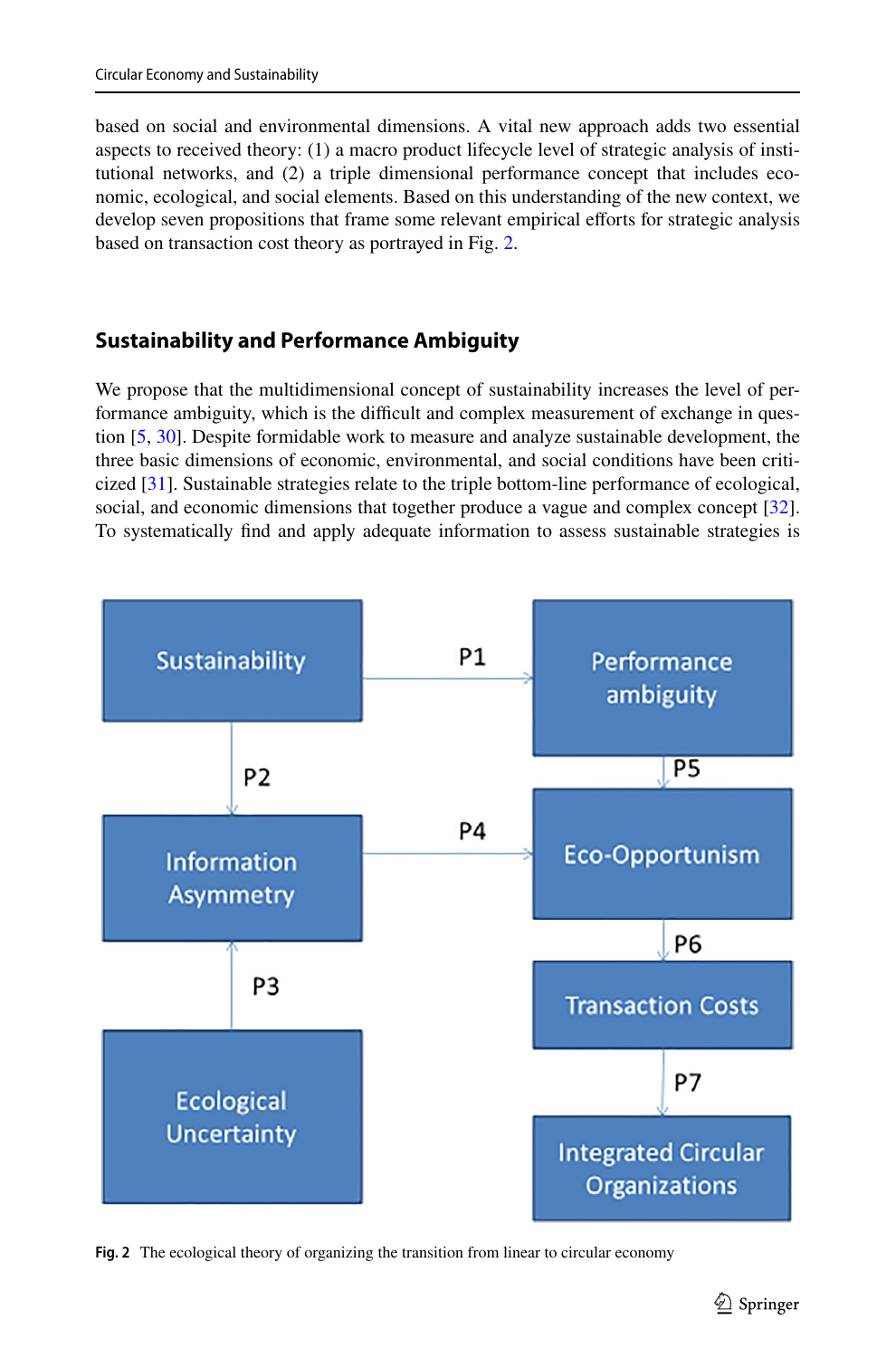difficult. Sustainability therefore leads to increased performance ambiguity. Thus, we propose that:

P1: Sustainability increases the level of performance ambiguity.

### **Information Asymmetry**

Sustainable management is now a crucial element of conventional business wisdom. However, simultaneously, there is a problem that sustainable production is based on information from the entire network of economic agents within the product lifecycle network, from exploration to recycling in a supply chain. The owner of a brand in the fashion market cannot focus only on the market context but needs information about recycling systems as well as the social aspects of production, freshwater input, and carbon footprint. Sustainability creates a new dynamic, complex, and uncertain demand for information throughout the product lifecycle network. Global sourcing has further complicated the fow and validation of information. Therefore, sustainability drives an ongoing process of information asymmetry. The agents within the product lifecycle network gain information superiority through the sustainable management strategy. We therefore propose that:

P2: Sustainability increases the level of asymmetric information throughout the product lifecycle network of economic agents.

#### **Ecological Uncertainty**

Ecological uncertainty is one of the driving components of the ecological theory of organizations. The river Nile is an ancient example of how uncertainty afects institutions. Egypt is the oldest and most stable civilization because of long-standing stable access to sustainable freshwater through the river Nile. The uncertain water supply upstream in the nine other countries of the Nile delta has produced environmental uncertainty, resulting in problems for the stability of governance systems. Egypt therefore has been portrayed as a stable institutional structure, while the civilizations upstream, although culturally similar, has historically been unstable [\[33\]](#page-15-9). Several external environmental factors contribute to stability or uncertainty.

Increases in ocean temperatures and greater weather variations will change substantially the physical conditions of infrastructures within inter-organizational networks. The speed and impact of change in the business environment varies between industrial sectors and geographical areas. Inter-organizational responses to ecological uncertainties must face "the dynamics of vulnerability and exposure and their linkages with socioeconomic processes, sustainable development, and climate change" [[19](#page-14-18)] emphasized by the IPCC [[34](#page-15-10)]. The IPCC considers fve crucial ecological risks, as presented in Table [3.](#page-10-0) Ecological risks produce inter-organizational response to uncertainty. IPCC [[19](#page-14-18)] dimensionalizes the ecological risks to which inter-organizational networks must actively respond: (1) unique and threatened systems, (2) extreme weather events, (3) distribution of impacts, (4) global aggregate impacts, and (5) large-scale singular events. The development of integrated global inter-organizational networks leads to ecological uncertainty that single agents in this system must deal with.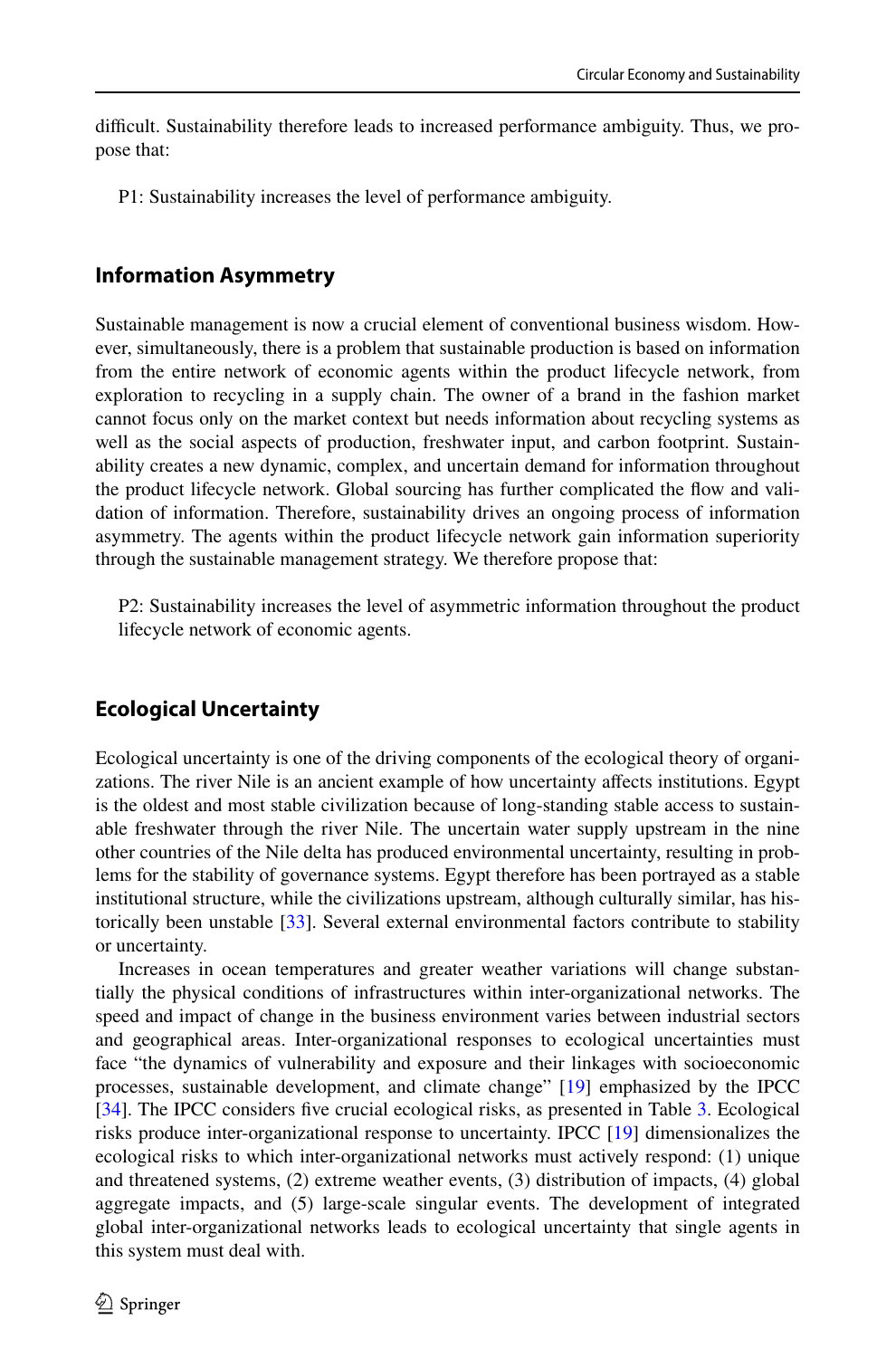<span id="page-10-0"></span>

| Table 3 Intergovernmental Panel on Climate Change, IPCC, [19] risk dimensions of ecological uncertainty |  |
|---------------------------------------------------------------------------------------------------------|--|
|---------------------------------------------------------------------------------------------------------|--|

|                                  | (1) Unique and threatened systems: Some unique and threatened systems, including ecosystems and<br>cultures, are already at risk from climate change (high confidence).<br>The number of such systems at risk of severe consequences is higher<br>with additional warming of around $1^{\circ}$ C. Many species and systems<br>with limited adaptive capacity are subject to very high risks with<br>additional warming of 2 °C, particularly Arctic-sea-ice and coral-<br>reef systems                                                                                                                                                                                                                                                                                                                                                            |
|----------------------------------|----------------------------------------------------------------------------------------------------------------------------------------------------------------------------------------------------------------------------------------------------------------------------------------------------------------------------------------------------------------------------------------------------------------------------------------------------------------------------------------------------------------------------------------------------------------------------------------------------------------------------------------------------------------------------------------------------------------------------------------------------------------------------------------------------------------------------------------------------|
| (2) Extreme weather events:      | Climate change-related risks from extreme events, such as heat waves,<br>extreme precipitation, and coastal flooding, are already moderate<br>(high confidence) and high with $1 \degree C$ additional warming (medium<br>confidence). Risks associated with some types of extreme events<br>(e.g., extreme heat) increase further at higher temperatures (high<br>confidence)                                                                                                                                                                                                                                                                                                                                                                                                                                                                     |
| (3) Distribution of impacts:     | Risks are unevenly distributed and are generally greater for dis-<br>advantaged people and communities in countries at all levels of<br>development. Risks are already moderate because of regionally dif-<br>ferentiated climate change impacts on crop production in particular<br>(medium to high confidence). Based on projected decreases in<br>regional crop yields and water availability, risks of unevenly distrib-<br>uted impacts are high for additional warming above $2^{\circ}$ C (medium<br>confidence)                                                                                                                                                                                                                                                                                                                            |
| (4) Global aggregate impacts:    | Risks of global aggregate impacts are moderate for additional<br>warming between 1 and 2 $^{\circ}$ C, reflecting impacts to both Earth's<br>biodiversity and the overall global economy (medium confidence).<br>Extensive biodiversity loss with associated loss of ecosystem goods<br>and services results in high risks around $3^{\circ}$ C additional warming<br>(high confidence). Aggregate economic damages accelerate with<br>increasing temperature (limited evidence, high agreement), but few<br>quantitative estimates have been completed for additional warming<br>around 3 °C or above                                                                                                                                                                                                                                             |
| (5) Large-scale singular events: | With increasing warming, some physical systems or ecosystems may<br>be at risk of abrupt and irreversible changes. Risks associated with<br>such tipping points become moderate between 0 and $1^{\circ}$ C additional<br>warming, due to early warning signs that both warm-water coral reef<br>and Arctic ecosystems are already experiencing irreversible regime<br>shifts (medium confidence). Risks increase disproportionately as<br>temperature increases between 1 and 2 °C additional warming and<br>become high above $3^{\circ}$ C, due to the potential for a large and irrevers-<br>ible sea level rise from ice sheet loss. For sustained warming greater<br>than some threshold, 35 near-complete loss of the Greenland ice<br>sheet would occur over a millennium or more, contributing up to<br>7 m of global mean sea level rise |

Organizations must handle ecological uncertainties that afect the complexity and dynamics of the organizational structure [\[35\]](#page-15-11). Ecological uncertainty is an external force that constrains the availability of resources and afects the internal power structures in organizations, which then strive to absorb and neutralize ecological uncertainty within the global network of exchange [\[36\]](#page-15-12). Internationalization of inter-organizational networks therefore exposes supply chains to the serious efects of climate change. The global nature of sourcing and production of components intensifes the impact of climate change. As we have seen during the food in Thailand in 2011, the distribution chains of Toyota, Honda, Samsung, and Lenovo were hit, leading to negative downstream efects in their supply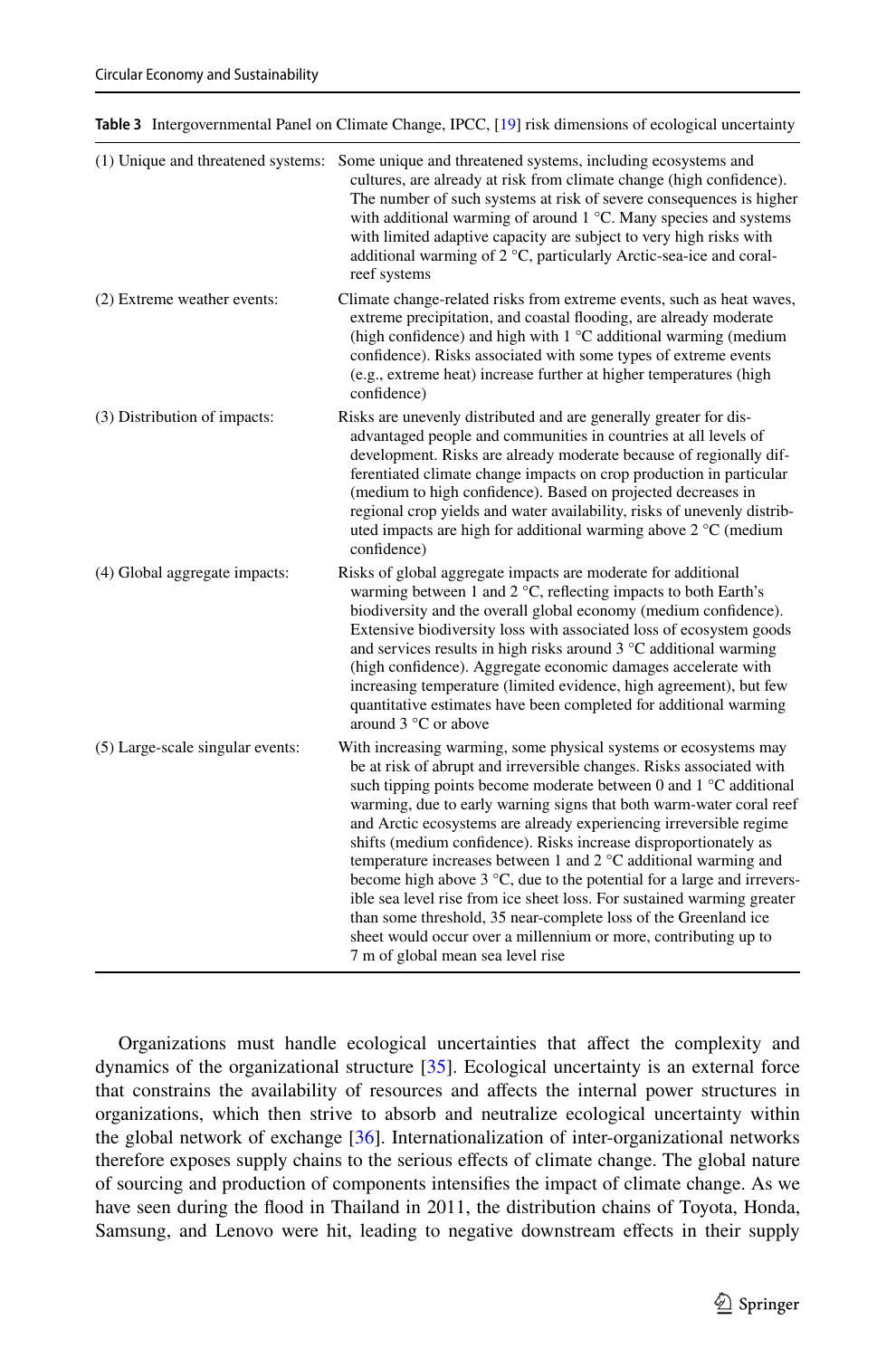chains. Investments in specifc assets must consider not only potential behavioral opportunism but also the changing external conditions caused by climate change and resource depletion followed by potential eco-opportunism. The lack of a sustainable product lifecycle structure leads to eco-system loss and resource depletion because of eco-opportunism. Ecological uncertainty may lead to irreversible damage to biological diversity and the extreme long-term climate effects of  $CO<sub>2</sub>$  emissions. Uncertainties change the factual aspect of the inter-organizational relationships and contracts throughout the networks. Both implicit and explicit contracts become incomplete or obsolete. The IPCC Report on climate change [\[19\]](#page-14-18) Impacts, Adaptation, and Vulnerability (part 2) pointed out that ecological uncertainty leads to limited evidence and that "Studies estimating the global cost of adaptation are characterized by shortcomings in data, methods, and coverage." Ecological uncertainty therefore develops informational impactedness that decision-makers must overcome [[37](#page-15-13)]. Consequently, we propose that:

P3: Ecological uncertainty increases the level of asymmetric information throughout the product lifecycle network of economic agents.

### **Information Asymmetry and Eco‑opportunism**

Williamson [[37](#page-15-13)] proposed that information asymmetry fosters opportunism. The risk of self-interest-seeking behavior is entangled with difculties and complexity in observing an agent's behavior. When contexts of information asymmetry appear, there is a behavioral risk of opportunism. However, eco-opportunism may characterize many markets. The "markets for lemons" [[27](#page-15-3)] such as "greenwashing" might be a typical eco-opportunism situation under information asymmetry. For instance, the "horsemeat scandal" in 2013 illustrated eco-opportunism under a "market for lemons" situation. Beef sold in Europe contained, in some cases, 100% horsemeat. The scandal revealed the lack of traceability in the supply chain. One illustration of eco-opportunism also includes "show-room" factories built to fool other companies in the supply chain that production is sustainable. Ecoopportunists show clean production facilities with healthy and happy employees, while the production takes place somewhere else. We therefore conclude that sustainable strategies are afected by informational asymmetry through the threat of eco-opportunism:

P4: Informational asymmetry increases the incentives for eco-opportunism in supply chain networks.

#### **Performance Ambiguity and Eco‑opportunism**

Performance ambiguity encourages eco-opportunism [\[5](#page-14-4)]. Difficult, complex, heterogeneous, and multidimensional indices of sustainable performance measures will motivate ecoopportunism even more. As early as in the United Nations Conference on Environment and Development, UNCED, the UN emphasized the essential role of the development of sustainable performance indications that "improve the information basis for decision-mak-ing at all levels" [\[38\]](#page-15-14). Thereafter, there have been reported huge efforts into the development of performance measurement indications. The compendium of sustainable development indication initiatives includes more than 500 performance indication measures of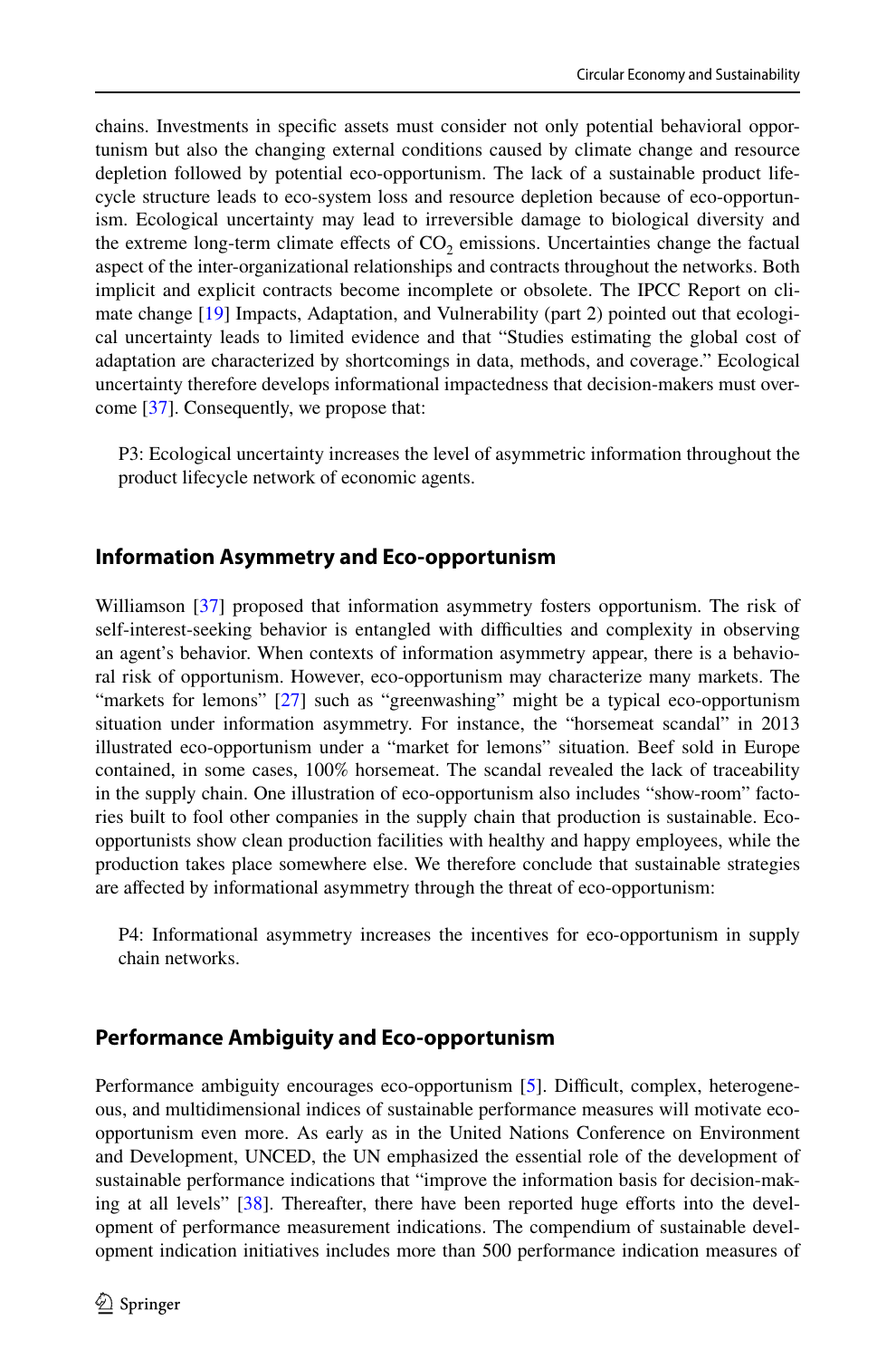sustainable development [[39](#page-15-15)]. The ambiguous and inconsistent application of performance measurement indications creates a window that encourages eco-opportunism. Therefore, we propose:

P5: Performance ambiguity increases eco-opportunism.

## **Eco‑opportunism and Transaction Costs**

Eco-opportunism is the self-interest-seeking behavior that has collective efects on the entire product lifecycle network in the shadow of sustainable development. Greenwashing brands, or companies, are well known examples of eco-opportunistic behavior. The global emission from fossil energy companies responsible for 9.8 gigatons of carbon emissions in 2013 did not constrain them from communicating sustainable behavior through "green" brands, web pages, and other "green" initiatives. However, eco-opportunism has attracted more negative attention from non-governmental organizations, the media, and society in general. Thus, economic agents tend to monitor and control their inter-organizational contracts to safeguard their environmental, social, and economic preconditions. Specialist consultancies and agencies monitor and control sustainable development upstream and downstream in the product lifecycle network. Sustainability creates the potential for ecoopportunism that is costly to monitor and control. We therefore propose that:

P6: Eco-opportunism leads to increased transaction costs.

## **Transaction Costs and Transition from Linear to Circular Institutional Structures**

Transaction costs are related to the level of control existing through the institutional structure [\[5](#page-14-4)]. Transaction costs are the costs of organizing and verifying the true value of interorganizational exchange [[10](#page-14-9)] within the product lifecycle–institutional structure. When costs of organizing exchange in the market exceed those of bureaucratic exchange, management strategy chooses more integrated institutional alternatives. Monitoring, bargaining, maladaptation, shirking, and free-riding costs are all contract-related costs afected by sustainable strategies [\[17\]](#page-14-16). Sustainability manifests that the transaction costs of organizing the overall lifecycle structure will determine the institutional structure. Low transaction costs of assessing the true value of the sustainable exchange result in less need for interorganizational control. Sustainability, however, produces a more complex situation where the value of the exchange in question is more costly to assess than is the more conventional dyadic exchange. Consequently, the parties' involvement in monitoring, bargaining, and coordination increases. These transaction costs afect the institutional structure of the overall product lifecycle, and so the increased transaction costs associated with circular economy should therefore lead to greater integration and control [[10](#page-14-9)]. Thus, we propose that:

P7: Transaction costs related to coordination and control lead to increased integrated circular organizations.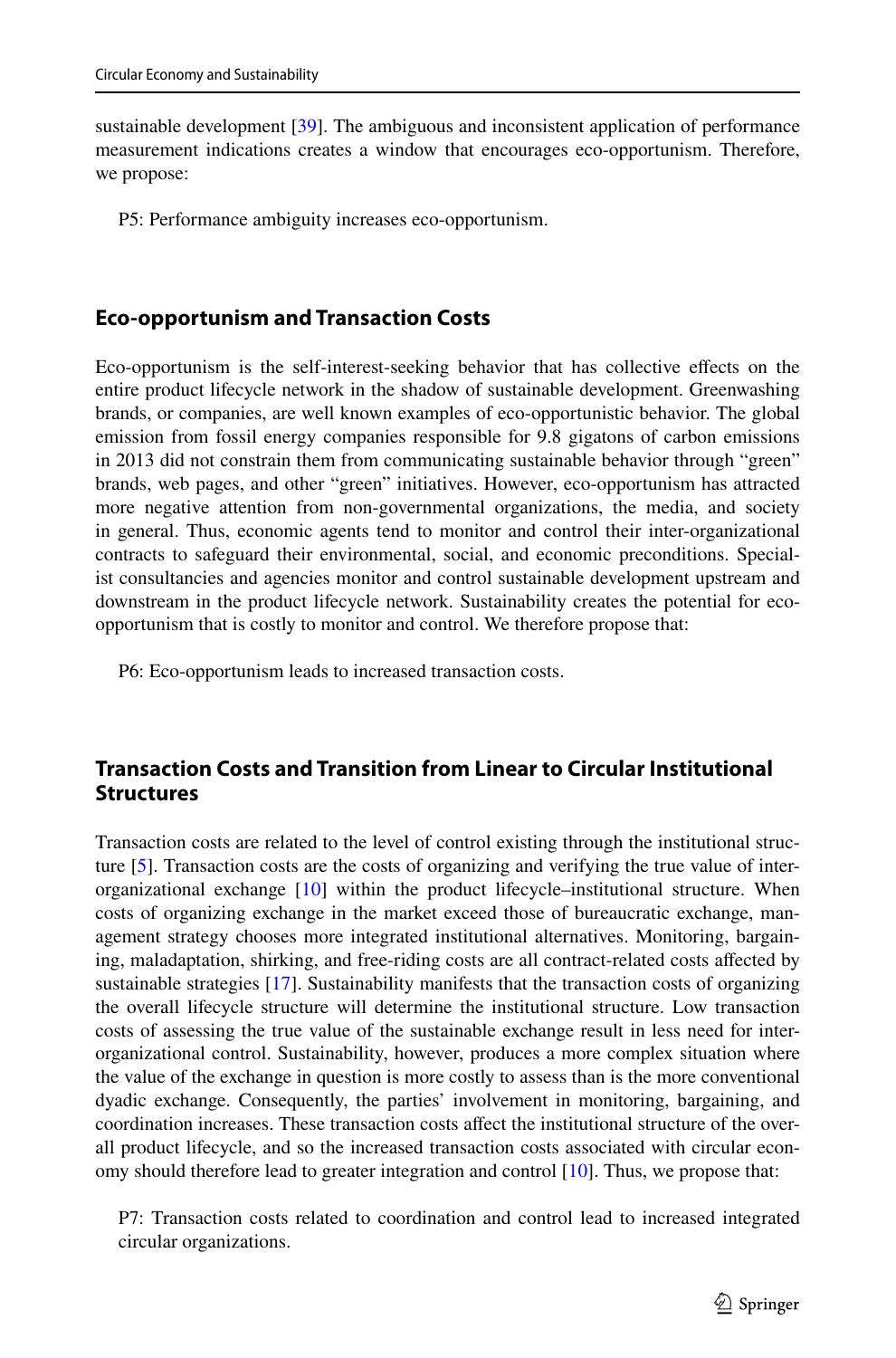## **Conclusions**

Future contact with, impact of, and responses to social and environmental systems are substantial. Thus, it is crucial to investigate the interactive effects between social, environmental, and fnancial systems, and potential uncertainties. Inter-organizational lifecycle networks of frms are crucial catalysts in promoting and developing a circular economy. Management research must draw attention to the circular interaction between human and environmental systems. The linear business model is obsolete, outdated, and simplistic, and is a dangerous instrument to solve future environmental challenges, as is the conventional linear management theory of the frm. Strategic implications based on transaction cost theory should extend the level of analysis from dyads to institutional supply chain networks. Through the lens of TCE, we have analyzed how the institutional organization safeguards the parties against the potential risk of eco-opportunism. Transaction costs caused by increased performance ambiguity are related to the new concept of sustainability.

The recent developments of environmental hazards concerning biological eco-systems, water, resources, the atmosphere, and related social problems are closely interwoven with the strategic problems of the institutional formation of organizations. Specifc sustainable assets must ft social structures, the environment, and the economy, and should form future circular organizations. The product lifecycle network should become the new level of forthcoming strategic analysis. We conclude that TCE presents a constructive approach to the analysis of the strategic formation of institutional structures that can respond to ecoopportunism, eco-uncertainty, information asymmetry, transaction costs, and performance ambiguity. It is urgent to redesign organizational networks into circular institutional structures to facilitate low-carbon growth. Climate-affecting gases can be long-lived and difficult to reduce, biological diversity reductions are irreversible, and social developments are crucial catalytic instruments to develop a sustainable world. I hope this theoretical review inspires management research in circular and sustainable economy.

**Acknowledgements** The author thanks the chief editor, Dr. Alexandros I. Stefanakis, the reviewers, Professor Robert Dahlstrom, Professor Ragnhild Silkoset, and Professor Harald Biong, and colleagues at Kristiania University College, Norwegian School of Economics, The Arctic University of Norway, and at the University of Oslo for their comments and insights related to this project. A previous version of this paper was presented at the Conference in 2017 on "Sustainable business models? Historical and institutional dynamics of corporate (ir)responsibility" at the University of Oslo, Faculty of Law, at the 2018 FIBE Conference at the Norwegian School of Economics, and in a Tabula Gratulatoria in connection with the celebration of Professor Torger Reve.

**Funding** Open access funding provided by Kristiania University College.

**Code Availability** Not applicable.

## **Declarations**

**Confict of Interest** The author declares no competing interests.

**Open Access** This article is licensed under a Creative Commons Attribution 4.0 International License, which permits use, sharing, adaptation, distribution and reproduction in any medium or format, as long as you give appropriate credit to the original author(s) and the source, provide a link to the Creative Commons licence, and indicate if changes were made. The images or other third party material in this article are included in the article's Creative Commons licence, unless indicated otherwise in a credit line to the material. If material is not included in the article's Creative Commons licence and your intended use is not permitted by statutory regulation or exceeds the permitted use, you will need to obtain permission directly from the copyright holder. To view a copy of this licence, visit [http://creativecommons.org/licenses/by/4.0/.](http://creativecommons.org/licenses/by/4.0/)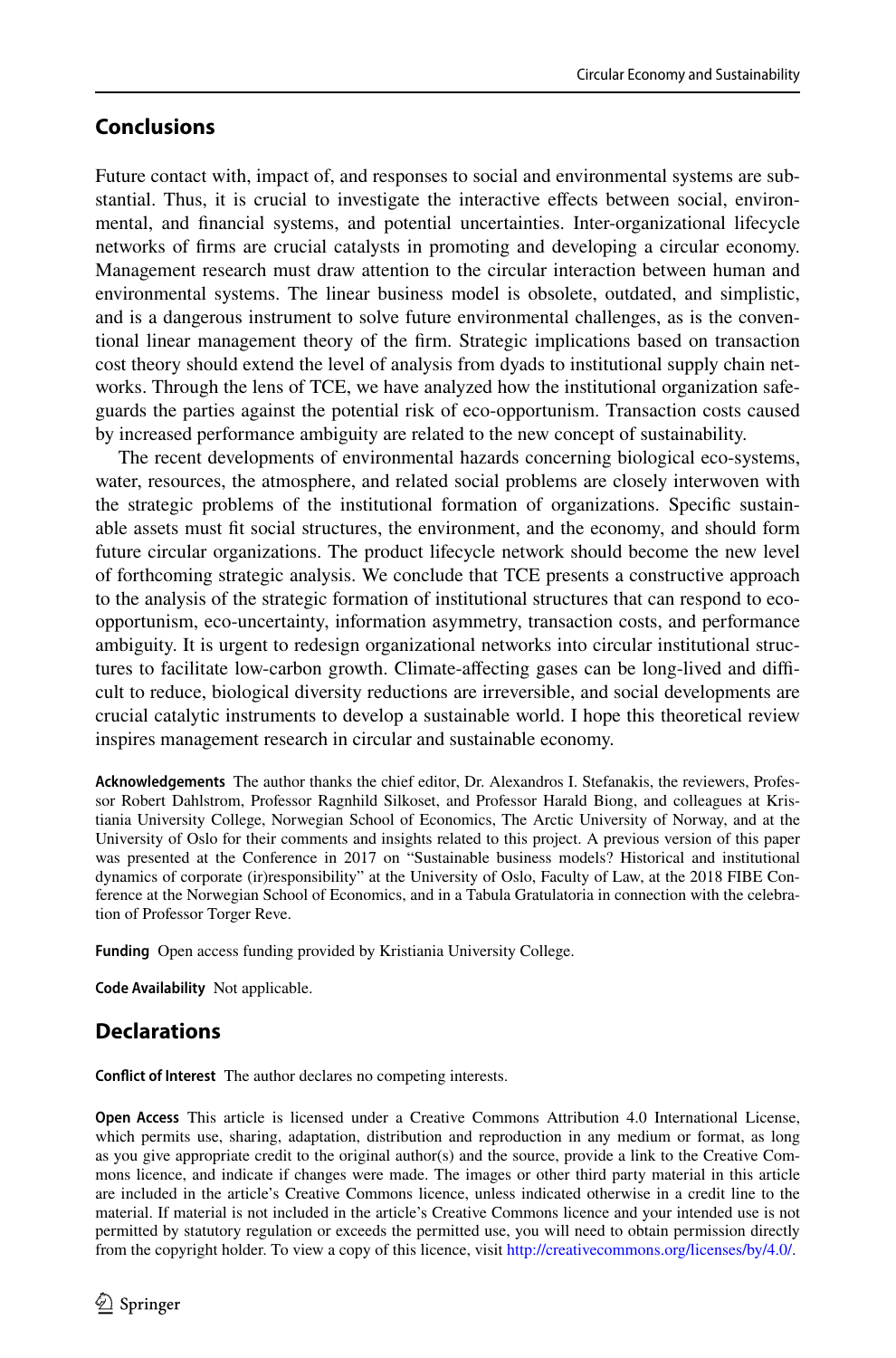## **References**

- <span id="page-14-0"></span>1. Opara LU (2003) Traceability in agriculture and food supply chain: a review of basic concepts, technological implications, and future prospects. J Food Agric Environ, 1 (1), 101–106. [https://agris.fao.org/](https://agris.fao.org/agris-search/search.do?recordID=FI2016100260) [agris-search/search.do?recordID=FI2016100260](https://agris.fao.org/agris-search/search.do?recordID=FI2016100260)
- <span id="page-14-1"></span>2. Kumar S, Putnam V (2008) Institutional perspectives on supply chain management. Int J Prod Econ 115(2):305–315
- <span id="page-14-2"></span>3. Stark J (2011) Product lifecycle management. Springer Verlag, London
- <span id="page-14-3"></span>4. Holmstrøm B (1979) Moral hazard and observability. Bell J. Econ, 10(1), 74–91. [https://personal.](https://personal.utdallas.edu/~nina.baranchuk/Fin7310/papers/Holmstrom1979.pdf) [utdallas.edu/~nina.baranchuk/Fin7310/papers/Holmstrom1979.pdf](https://personal.utdallas.edu/~nina.baranchuk/Fin7310/papers/Holmstrom1979.pdf)
- <span id="page-14-4"></span>5. Ouchi WG (1980) Markets, bureaucracies, and clans. Adm. Sci. Q, 25 (1),129–141. [https://www.](https://www.jstor.org/stable/2392231) [jstor.org/stable/2392231](https://www.jstor.org/stable/2392231)
- <span id="page-14-5"></span>6. Demsetz H (1967) Toward a theory of property rights. Am Econ Rev, 57(2) (May), 347–359. [https://edisciplinas.usp.br/pluginfle.php/4125701/mod\\_resource/content/1/demsetz.pdf](https://edisciplinas.usp.br/pluginfile.php/4125701/mod_resource/content/1/demsetz.pdf)
- <span id="page-14-6"></span>7. Yonai DK (2007) Conceptions of property rights and norms. Const. Political Econ, 18(3), 161–176. <https://link.springer.com/article/10.1007/s10602-007-9021-5>
- <span id="page-14-7"></span>8. Akerlof GA (1970) The market for "lemons": quality uncertainty and the market mechanism. Q J Econ 84(3):488–500
- <span id="page-14-8"></span>9. Shane S (1998) Explaining the distribution of franchised and company-owned outlets in franchise systems, J Manage, 24 (6) (Nov-Dec), 717–728.
- <span id="page-14-9"></span>10. Williamson OE (1985) The economic institutions of capitalism. The Free Press, New York
- <span id="page-14-10"></span>11. Porter ME van der Linde C. (1995) Toward a new conception of the environment-competitiveness relationship. J Econ Perspect, 9(4), 97–118. [https://www.aeaweb.org/articles?id=10.1257/jep.9.4.](https://www.aeaweb.org/articles?id=10.1257/jep.9.4.97) [97](https://www.aeaweb.org/articles?id=10.1257/jep.9.4.97)
- <span id="page-14-11"></span>12. Bhattacharyya S, Lafontaine F. (1995) Double-sided moral hazard and the nature of share contracts. Rand J Econ, 26(4) Symposium on the Economics of Organization (Winter, 1995) 26(4), 761–78. <https://www.jstor.org/stable/2556017>
- <span id="page-14-12"></span>13. Alchian A (1950) Uncertainty, evolution, and economic theory. J Polit Econ, 58 (3), 211–221. <https://www.journals.uchicago.edu/doi/abs/10.1086/256940>
- <span id="page-14-13"></span>14. Jensen MC Meckling WH (1976) Theory of the frm: managerial behavior, agency costs and ownership structure. J Financ Econ, 3 (4), 305–360. [https://www.sciencedirect.com/science/article/pii/](https://www.sciencedirect.com/science/article/pii/0304405X7690026X) [0304405X7690026X](https://www.sciencedirect.com/science/article/pii/0304405X7690026X)
- <span id="page-14-14"></span>15. Milgrom P, Roberts J (1992) Economics, organization and management. Prencice Hall Inc, Englewood Clifs, N.J.
- <span id="page-14-15"></span>16. Lahti T, Wincent J, Parida V (2018) A defnition and theoretical review of the circular economy, value creation, and sustainable business models: where are we now and where should research move in the future? Sustainability 10:2799. <https://doi.org/10.3390/su10082799>
- <span id="page-14-16"></span>17. Dahlstrom R, Nygaard A (1999) An empirical investigation of ex post transaction costs in franchised distribution channels. J Marketing Res, 36(2) (May),160–170. [https://journals.sagepub.com/](https://journals.sagepub.com/doi/full/10.1177/002224379903600202?casa_token=MmoalYqF2tIAAAAA/3ACZ2YDq6LPSSUr9axxmyAaFeXOK1xR-wmnvyyWYCEI0GYTgKnrLzzEiVhVGqdaDmdvcSnUZ8BtryKcA) [doi/full/10.1177/002224379903600202?casa\\_token=MmoalYqF2tIAAAAA/3ACZ2YDq6LPSSUr](https://journals.sagepub.com/doi/full/10.1177/002224379903600202?casa_token=MmoalYqF2tIAAAAA/3ACZ2YDq6LPSSUr9axxmyAaFeXOK1xR-wmnvyyWYCEI0GYTgKnrLzzEiVhVGqdaDmdvcSnUZ8BtryKcA) [9axxmyAaFeXOK1xR-wmnvyyWYCEI0GYTgKnrLzzEiVhVGqdaDmdvcSnUZ8BtryKcA](https://journals.sagepub.com/doi/full/10.1177/002224379903600202?casa_token=MmoalYqF2tIAAAAA/3ACZ2YDq6LPSSUr9axxmyAaFeXOK1xR-wmnvyyWYCEI0GYTgKnrLzzEiVhVGqdaDmdvcSnUZ8BtryKcA)
- <span id="page-14-17"></span>18. Hahn T, Preuss L, Pinkse J, Figge F (2014) Cognitive frames in corporate sustainability: managerial sensemaking with paradoxical and business case frames. Acad Manage Rev 39(4):463–487. <https://doi.org/10.5465/amr.2012.0341>
- <span id="page-14-18"></span>19. Climate Change (2014) Impacts, adaptation, and vulnerability. Part A: global and sectoral aspects. Contribution of Working Group II to the Fifth Assessment Report of the Intergovernmental Panel of Climate Change, IPCC.
- <span id="page-14-19"></span>20. Jones GR (1984) Task visibility, free riding, and shirking: explaining the efect of structure and technology on employee behavior. Acad Manage Rev, 9(4), 684–695. [https://journals.aom.org/doi/](https://journals.aom.org/doi/abs/10.5465/amr.1984.4277404) [abs/10.5465/amr.1984.4277404](https://journals.aom.org/doi/abs/10.5465/amr.1984.4277404)
- <span id="page-14-20"></span>21. Kim SK Mcfarland RG Kwon S Son S Grifth DA (2011) Understanding governance decisions in a partially integrated channel: a contingent alignment framework. J Marketing Res, 48(3) (June):603–616. [https://journals.sagepub.com/doi/full/10.1509/jmkr.48.3.603?casa\\_token=Kka8k](https://journals.sagepub.com/doi/full/10.1509/jmkr.48.3.603?casa_token=Kka8k1JkcckAAAAA/3A1B2yyg1TTN-I4JOoW2HcpJaNVgqXaK_BGDZDhV5kfhQ7w8QtFkVn1GGyzFw8W7RGI_KU1qrxM-cbOw) [1JkcckAAAAA/3A1B2yyg1TTN-I4JOoW2HcpJaNVgqXaK\\_BGDZDhV5kfhQ7w8QtFkVn1GGy](https://journals.sagepub.com/doi/full/10.1509/jmkr.48.3.603?casa_token=Kka8k1JkcckAAAAA/3A1B2yyg1TTN-I4JOoW2HcpJaNVgqXaK_BGDZDhV5kfhQ7w8QtFkVn1GGyzFw8W7RGI_KU1qrxM-cbOw) [zFw8W7RGI\\_KU1qrxM-cbOw](https://journals.sagepub.com/doi/full/10.1509/jmkr.48.3.603?casa_token=Kka8k1JkcckAAAAA/3A1B2yyg1TTN-I4JOoW2HcpJaNVgqXaK_BGDZDhV5kfhQ7w8QtFkVn1GGyzFw8W7RGI_KU1qrxM-cbOw)
- <span id="page-14-21"></span>22. Anderson E (1985) The salesperson as outside agent or employee: a transaction cost analysis. Market Sci, 4 (3):234–254. <https://pubsonline.informs.org/doi/abs/10.1287/mksc.4.3.234>
- <span id="page-14-22"></span>23. Stump RL Heide JB (1996) Controlling opportunism in industrial relations J Marketing Res, 33(4) (November), 431–441. <https://journals.sagepub.com/doi/abs/10.1177/002224379603300405>